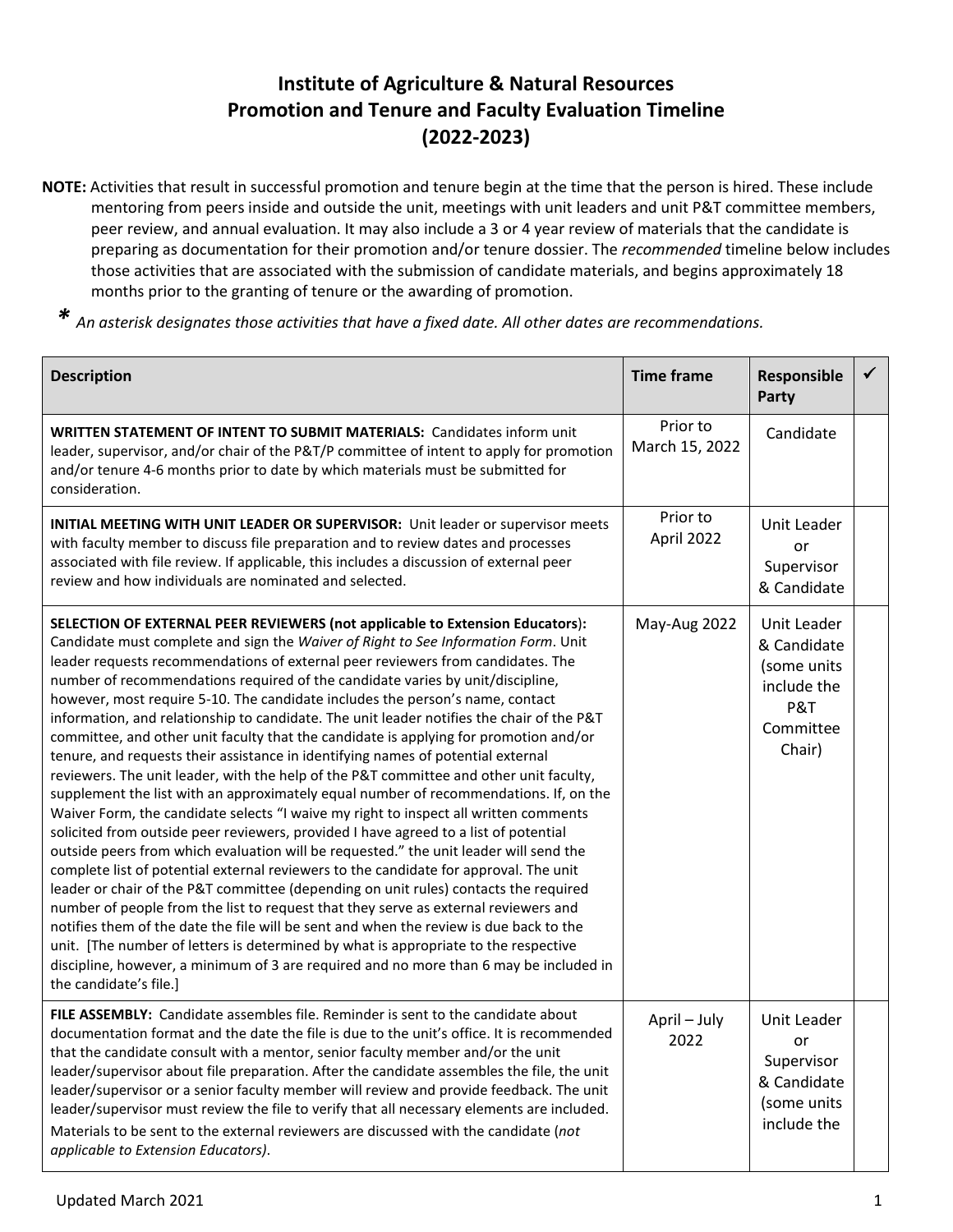| (a) Completed package (including both Administrative and Candidate Sections) to<br>Unit leader<br>(b) Materials sent to peer reviewers.                                                                                                                                                                                                                                                                                                                                                                                                                                                     | (a) Occur Prior to<br>August 2022<br>(b) Early August | P&T<br>Committee<br>Chair)      |  |
|---------------------------------------------------------------------------------------------------------------------------------------------------------------------------------------------------------------------------------------------------------------------------------------------------------------------------------------------------------------------------------------------------------------------------------------------------------------------------------------------------------------------------------------------------------------------------------------------|-------------------------------------------------------|---------------------------------|--|
| <b>EXTERNAL LETTERS DUE (not applicable to Extension Educators):</b> External letters are<br>due in the unit and reminders are sent to external reviewers who have not submitted<br>their letters                                                                                                                                                                                                                                                                                                                                                                                           | Sept 2022                                             | P&T Comm<br>& Unit<br>Leader    |  |
| <b>EXTENSION EDUCATOR FILES DUE TO SUPERVISOR:</b>                                                                                                                                                                                                                                                                                                                                                                                                                                                                                                                                          | Oct 3, 2022                                           | Candidate                       |  |
| P&T/P COMMITTEE REVIEW: P&T/P committee meets to act on tenure and/or<br>promotion applications. The P&T/P committee's documentation of its recommendation<br>and reasons for it is addressed to the unit leader/supervisor with a copy to the<br>candidate. The candidate must be notified in writing by the P&T/P committee of its<br>recommendation within 48 hours of the meeting.                                                                                                                                                                                                      | No later than<br>October 17,<br>2020                  | P&T Comm                        |  |
| <b>CANDIDATE APPEAL (if applicable):</b> If candidate requests an appeal, the appeal must be<br>made in writing to the chair of the P&T/P committee within two days of being informed<br>of the committee's recommendation. Materials supporting the appeal must be received<br>by the P&T/P committee within five days of the candidate receiving the committee's<br>recommendation.                                                                                                                                                                                                       | October, 2022                                         | Candidate                       |  |
| P&T/P COMMITTEE MEETING TO ADDRESS APPEALS: If an appeal request is received,<br>the P&T/P committee will meet to reconsider their recommendation. Written<br>documentation of the P&T/P committee recommendation and reasons are due to unit<br>leader, with a copy to the candidate, within 48 hours of the reconsideration meeting.                                                                                                                                                                                                                                                      | No later than<br>November 1,<br>2022                  | P&T Comm<br>& Candidate         |  |
| UNIT LEADER OR SUPERVISOR REVIEW: Unit leader/supervisor conducts an independent<br>review of all materials contained in the file, including the P&T/P committee<br>recommendation. The unit leader's/supervisor's recommendation is documented with<br>reasons addressed to the dean(s), with a copy to the candidate and the candidate's file.                                                                                                                                                                                                                                            | Early<br>November<br>2022                             | Unit Leader<br>or<br>Supervisor |  |
| <b>CANDIDATE APPEAL (if applicable):</b> If candidate requests an appeal, the appeal must be<br>made in writing to the unit leader/supervisor within two days of being informed of the<br>unit leader's/supervisor's recommendation. Materials supporting the appeal must be<br>received by the unit leader/supervisor within five days of the candidate receiving the<br>committee's recommendation.                                                                                                                                                                                       | Early<br>November<br>2022                             | Candidate                       |  |
| UNIT LEADER/SUPERVISOR RE-EVALUATION IN LIGHT OF AN APPEAL: If an appeal<br>request is received, the unit leader/supervisor re-evaluates the candidate materials in<br>light of the appeal. Written documentation of the unit leader/supervisor<br>recommendation and reasons are addressed to the dean(s) with a copy to the candidate,<br>within 5 working days of receipt of the appeal.                                                                                                                                                                                                 | Prior to<br>November 15,<br>2022                      | Unit Leader<br>or<br>Supervisor |  |
| * PROMOTION AND/OR TENURE FILES DUE TO THE OFFICE OF THE IANR VICE<br>CHANCELLOR: Tenure and/or promotion recommendation files are due to the Office of<br>the IANR Vice Chancellor for review by the deans. This includes extension educators<br>being considered for promotion. Promotion effective dates will be July 1, 2023 for 12-<br>month appointments and the August 15, 2023 for academic year appointments. NOTE:<br>For faculty members on joint appointments between IANR and Academic Affairs,<br>materials must be submitted to the offices of both the IANR VC and the EVC. | November 15,<br>2022                                  | Unit Leader                     |  |
| ∗<br>NOTICES OF NON-REAPPOINTMENT: Unit leader/supervisor must give written notice<br>to a faculty member in the second year of a Specific Term appointment if the faculty<br>member will not be reappointed beyond the second year. If appropriate notice is not<br>given, then the contract is automatically extended for an additional year. Non-<br>reappointment deadlines are included as page 4.                                                                                                                                                                                     | December 5,<br>2022                                   | Unit Leader                     |  |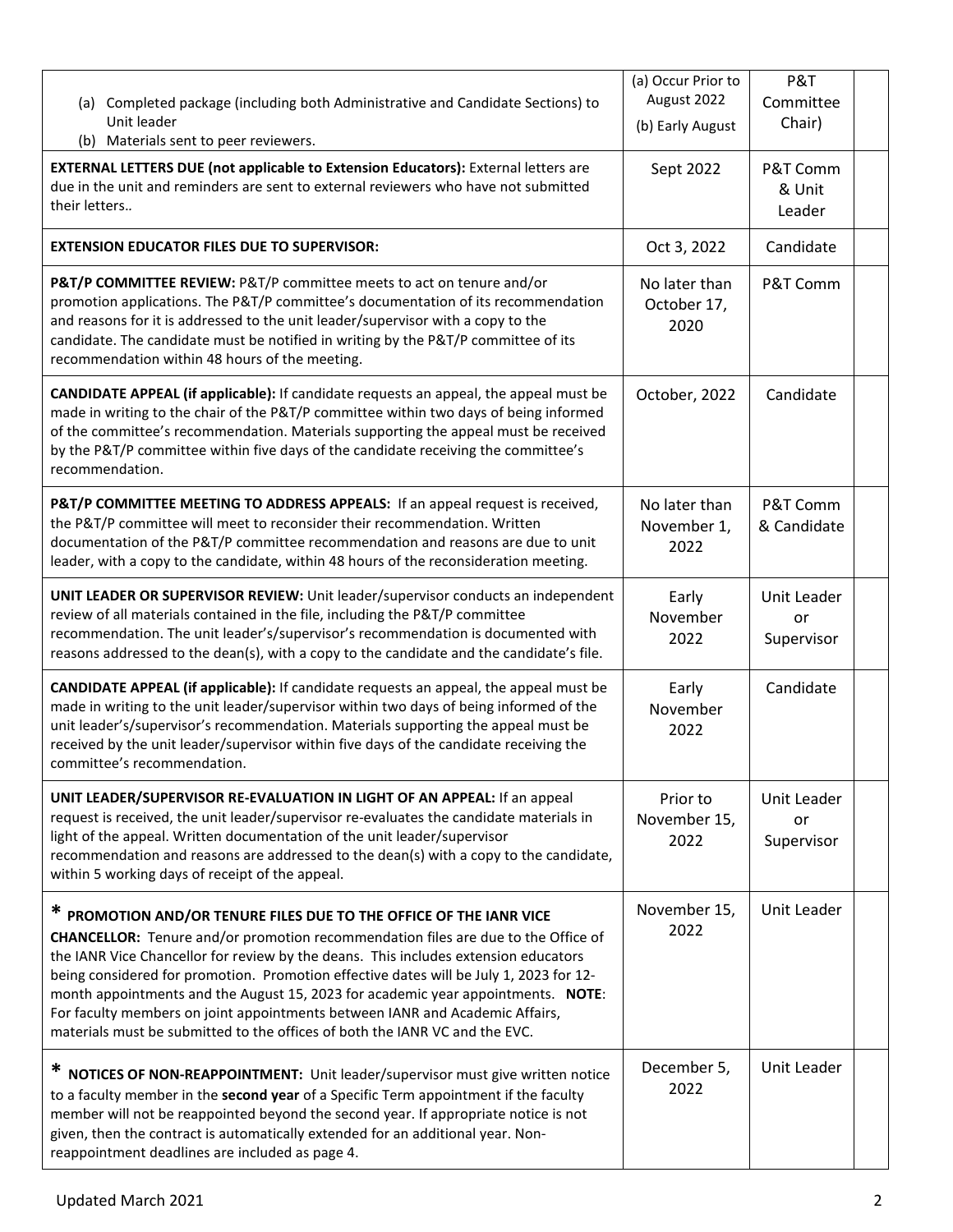| REVIEW BY DEAN(S) OVERSEEING APPORTIONMENT: Deans who have responsibility for<br>areas of the candidate's apportionment together conduct an independent review of all<br>materials contained in the file, including the P&T/P committee and unit<br>leader/supervisor recommendations.                                                                                                                                            | Early<br>December<br>2022  | Dean(s)                                                           |  |
|-----------------------------------------------------------------------------------------------------------------------------------------------------------------------------------------------------------------------------------------------------------------------------------------------------------------------------------------------------------------------------------------------------------------------------------|----------------------------|-------------------------------------------------------------------|--|
| <b>CANDIDATE APPEAL (if applicable):</b> If the candidate requests an appeal, the appeal must<br>be made in writing to the dean(s) within two days of being informed of the dean(s)'<br>recommendation. Materials supporting the appeal must be received by the dean(s)<br>within 5 days of the candidate receiving the recommendation.                                                                                           | December<br>2022           | Candidate                                                         |  |
| DEAN(S)' REEVALUATION IN LIGHT OF AN APPEAL: If an appeal request is received, the<br>dean(s) re-evaluates the candidate materials in light of the appeal. Documentation of the<br>reevaluation should be received by the candidate not later than 5 working days of<br>receipt of the appeal.                                                                                                                                    | December<br>2022           | Dean(s)                                                           |  |
| DEANS MEETING TO CONSIDER CANDIDATE MATERIALS: This meeting is coordinated by<br>the Senior Associate Vice Chancellor. Deans must inform the candidate in writing of their<br>recommendation. Documentation of this recommendation is included in the candidate's<br>file for review by the IANR Vice Chancellor.                                                                                                                 | Early<br>December<br>2022  | Senior AVC<br>and Deans                                           |  |
| CANDIDATE APPEAL (if applicable): If the candidate requests an appeal, the appeal must<br>be made in writing to the deans within two days of being informed of the dean's<br>recommendation. Materials supporting the appeal must be received by the deans within<br>5 days of the candidate receiving the Committee's recommendation.                                                                                            | December<br>2022           | Candidate                                                         |  |
| DEANS MEET TO ADDRESS APPEALS: If an appeal is received, the deans meet to<br>reconsider their recommendation.                                                                                                                                                                                                                                                                                                                    | January 2023               | Deans                                                             |  |
| P&T REVIEWS COMPLETED BY IANR DEANS: IANR deans forward their<br>recommendations to the IANR Vice Chancellor.                                                                                                                                                                                                                                                                                                                     | January 2023               | Deans & VC                                                        |  |
| P&T REVIEWS COMPLETED BY NU VICE PRESIDENT/IANR VICE CHANCELLOR: NU Vice<br>President/IANR Vice Chancellor reviews tenure and promotion files.                                                                                                                                                                                                                                                                                    | January-<br>February 2023  | Vice<br>Chancellor                                                |  |
| * ANNUAL REPORT OF FACULTY ACCOMPLISHMENTS due to unit leader.                                                                                                                                                                                                                                                                                                                                                                    | January 15,<br>2023        | Faculty<br>Member                                                 |  |
| * PROGRESS TOWARD TENURE AND/OR PROMOTION: Unit Peer Review Committee<br>completes progress toward tenure and/or promotion recommendation forms and<br>provides summaries to the unit leader.                                                                                                                                                                                                                                     | January-<br>March 15, 2023 | <b>Unit Peer</b><br>Review<br>Committee                           |  |
| ANNUAL REVIEW MEETINGS: Unit administrators begin to review written annual<br>evaluations with faculty members.                                                                                                                                                                                                                                                                                                                   | January-<br>March 15, 2023 | Unit Leader<br>or<br>Supervisor                                   |  |
| * ANNUAL FACULTY EVALUATIONS DUE: The signed "Academic Performance<br>Evaluation and Professional Development of Faculty" forms are due on SharePoint for all<br>IANR faculty members.<br>PROGRESS FORMS DUE: The signed "Faculty Annual Progress Form" (including<br>Appointment Renewal section where applicable) are due on SharePoint.<br><b>EVALUATION RATING SHEET UPDATED:</b> The Evaluation Rating spreadsheet should be | March 15, 2023             | Unit Leader<br>or<br>Supervisor<br>and Unit<br>Admin<br>Assistant |  |
| updated with the overall rating under the column "SIGNED 2020" marked.<br>* NOTICES OF NON-REAPPOINTMENT: Unit leader must give written notice to faculty<br>members in the first year of a Specific Term appointment if the faculty member will not<br>be reappointed beyond the first year. NOTE: Unit leader must give written notice not                                                                                      | February 20,<br>2023       | Unit Leader<br>or<br>Supervisor                                   |  |